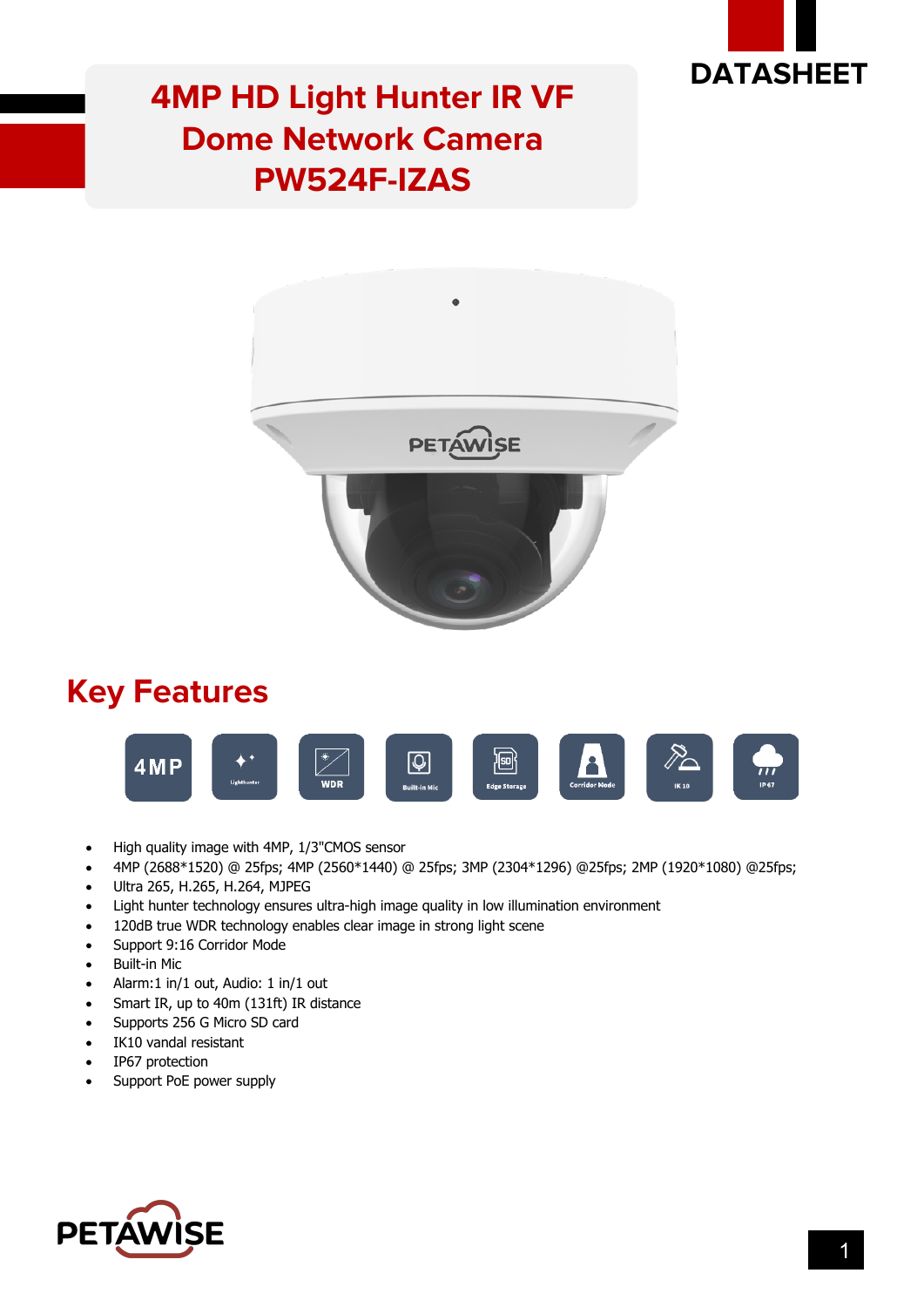

## **Specifications**

| Model No.               | PW524F-IZAS                                                                                                                                                                                                                                                                                                                                                                                           |                                  |                                   |               |                                    |  |
|-------------------------|-------------------------------------------------------------------------------------------------------------------------------------------------------------------------------------------------------------------------------------------------------------------------------------------------------------------------------------------------------------------------------------------------------|----------------------------------|-----------------------------------|---------------|------------------------------------|--|
|                         |                                                                                                                                                                                                                                                                                                                                                                                                       |                                  | Camera                            |               |                                    |  |
| Sensor                  | 1/3", 4.0megapixel, progressive scan, CMOS                                                                                                                                                                                                                                                                                                                                                            |                                  |                                   |               |                                    |  |
| Lens                    | $2.7 \sim 13.5$ mm, AF automatic focusing and motorized zoom lens                                                                                                                                                                                                                                                                                                                                     |                                  |                                   |               |                                    |  |
|                         | Lens                                                                                                                                                                                                                                                                                                                                                                                                  |                                  |                                   |               |                                    |  |
|                         | (mm)                                                                                                                                                                                                                                                                                                                                                                                                  | Detect (m)                       | Observe (m)                       | Recognize (m) | Identify (m)                       |  |
| <b>DORI Distance</b>    | 2.7                                                                                                                                                                                                                                                                                                                                                                                                   | 60.8                             | 24.3                              | 12.2          | 6.1                                |  |
|                         | 13.5                                                                                                                                                                                                                                                                                                                                                                                                  | 303.8                            | 121.5                             | 60.8          | 30.4                               |  |
| Angle of View (H)       | 98.26°~ 31.35°                                                                                                                                                                                                                                                                                                                                                                                        |                                  |                                   |               |                                    |  |
| Angle of View (V)       | 54.76°~18.55°                                                                                                                                                                                                                                                                                                                                                                                         |                                  |                                   |               |                                    |  |
| Angle of View (O)       |                                                                                                                                                                                                                                                                                                                                                                                                       | 127.74°~36.99°                   |                                   |               |                                    |  |
| Adjustment angle        |                                                                                                                                                                                                                                                                                                                                                                                                       | Pan: $0^\circ \sim 355^\circ$    | Tilt: $0^{\circ} \sim 80^{\circ}$ |               | Rotate:0 $\degree$ ~ 355 $\degree$ |  |
| Shutter                 |                                                                                                                                                                                                                                                                                                                                                                                                       | Auto/Manual, $1 \sim 1/100000$ s |                                   |               |                                    |  |
| Minimum Illumination    | Color: 0.002Lux (F1.2, AGC ON)<br>OLux with IR on                                                                                                                                                                                                                                                                                                                                                     |                                  |                                   |               |                                    |  |
| Day/Night               | IR-cut filter with auto switch (ICR)                                                                                                                                                                                                                                                                                                                                                                  |                                  |                                   |               |                                    |  |
| S/N                     | >56dB                                                                                                                                                                                                                                                                                                                                                                                                 |                                  |                                   |               |                                    |  |
| IR Range                | Up to 40m (131ft) IR range                                                                                                                                                                                                                                                                                                                                                                            |                                  |                                   |               |                                    |  |
| Wavelength              | 850nm                                                                                                                                                                                                                                                                                                                                                                                                 |                                  |                                   |               |                                    |  |
| IR On/Off Control       | Auto/Manual                                                                                                                                                                                                                                                                                                                                                                                           |                                  |                                   |               |                                    |  |
| Defog                   |                                                                                                                                                                                                                                                                                                                                                                                                       |                                  | Digital Defog                     |               |                                    |  |
| <b>WDR</b>              |                                                                                                                                                                                                                                                                                                                                                                                                       |                                  | 120dB                             |               |                                    |  |
|                         |                                                                                                                                                                                                                                                                                                                                                                                                       |                                  | Video                             |               |                                    |  |
| Video Compression       | Ultra 265, H.265, H.264, MJPEG                                                                                                                                                                                                                                                                                                                                                                        |                                  |                                   |               |                                    |  |
| H.264 code profile      | Baseline profile, Main profile, High profile                                                                                                                                                                                                                                                                                                                                                          |                                  |                                   |               |                                    |  |
| Frame Rate              | Main Stream: 4MP (2688*1520), Max 25fps;4MP (2560*1440), Max 25fps; 3MP (2304*1296), Max<br>25fps; 1080P (1920*1080), Max 30fps;<br>Sub Stream: 720P (1280*720), Max 30fps; D1 (720*576), Max 30fps; 640*360, Max 30fps; 2CIF(<br>704*288), Max 30fps; CIF(352*288), Max 30fps;<br>Third Stream: D1 (720*576), Max 30fps; 640*360, Max 30fps; 2CIF (704*288), Max 30fps; CIF<br>(352*288), Max 30fps; |                                  |                                   |               |                                    |  |
| Video Bit Rate          | 128 Kbps~16 Mbps                                                                                                                                                                                                                                                                                                                                                                                      |                                  |                                   |               |                                    |  |
| 9:16 Corridor Mode      | Supported                                                                                                                                                                                                                                                                                                                                                                                             |                                  |                                   |               |                                    |  |
| <b>OSD</b>              | Up to 8 OSDs                                                                                                                                                                                                                                                                                                                                                                                          |                                  |                                   |               |                                    |  |
| Privacy Mask            | Up to 4 areas                                                                                                                                                                                                                                                                                                                                                                                         |                                  |                                   |               |                                    |  |
| <b>ROI</b>              | Up to 8 areas                                                                                                                                                                                                                                                                                                                                                                                         |                                  |                                   |               |                                    |  |
| <b>Motion Detection</b> | Up to 4 areas                                                                                                                                                                                                                                                                                                                                                                                         |                                  |                                   |               |                                    |  |
|                         |                                                                                                                                                                                                                                                                                                                                                                                                       |                                  | Image                             |               |                                    |  |
| White Balance           | Auto/Outdoor/Fine Tune/Sodium Lamp/Locked/Auto2                                                                                                                                                                                                                                                                                                                                                       |                                  |                                   |               |                                    |  |
| Digital Noise Reduction | 2D/3D DNR                                                                                                                                                                                                                                                                                                                                                                                             |                                  |                                   |               |                                    |  |
| Smart IR                | Support                                                                                                                                                                                                                                                                                                                                                                                               |                                  |                                   |               |                                    |  |
| Flip                    | Normal/Vertical/Horizontal/180°/90°Clockwise/90°Anti-clockwise                                                                                                                                                                                                                                                                                                                                        |                                  |                                   |               |                                    |  |
| DE warping              | N/A                                                                                                                                                                                                                                                                                                                                                                                                   |                                  |                                   |               |                                    |  |
| <b>HLC</b>              |                                                                                                                                                                                                                                                                                                                                                                                                       | Supported                        |                                   |               |                                    |  |

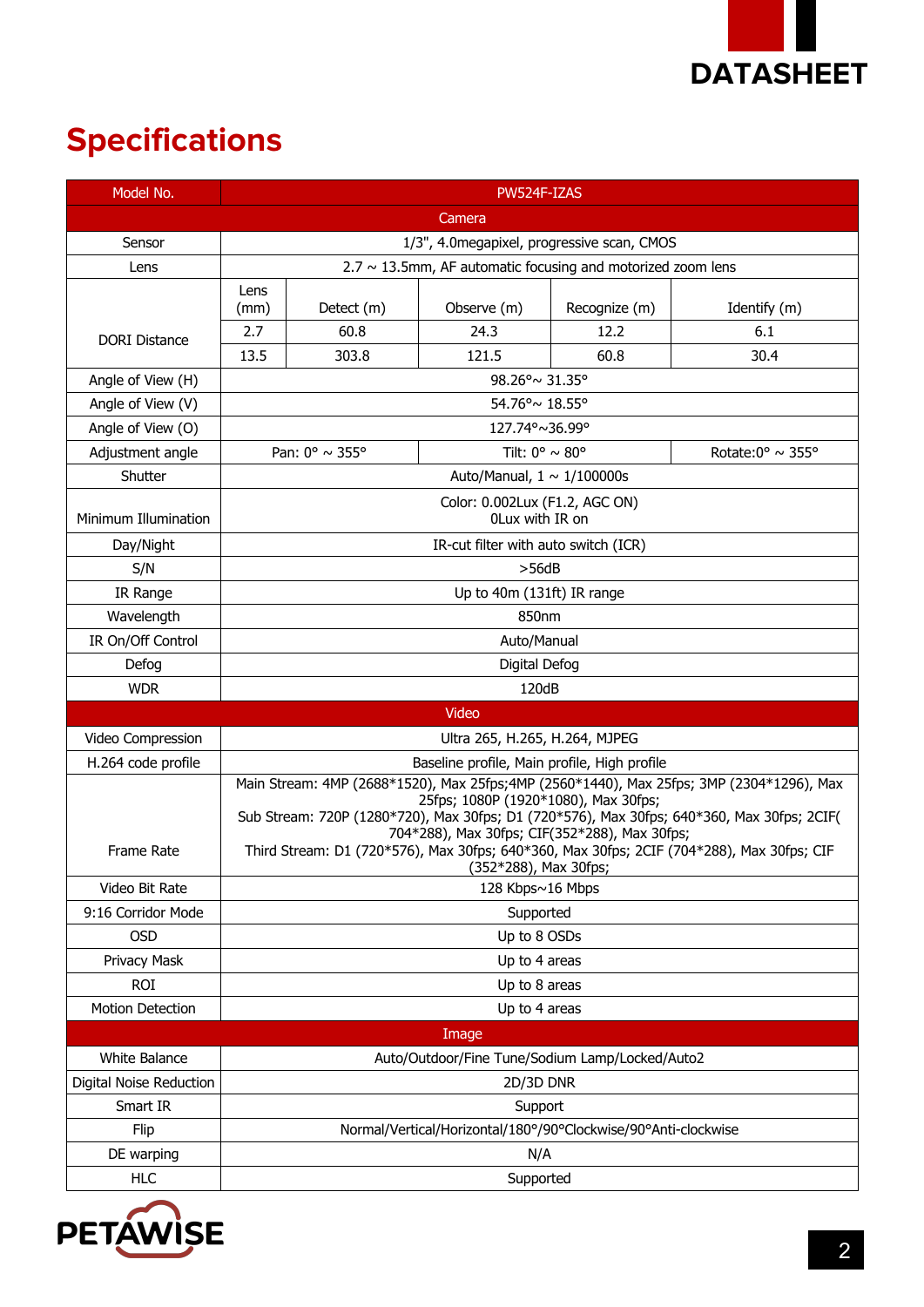

| <b>BLC</b>                 | Supported                                                                                                                         |  |  |  |  |
|----------------------------|-----------------------------------------------------------------------------------------------------------------------------------|--|--|--|--|
|                            | Audio                                                                                                                             |  |  |  |  |
| Audio Compression          | G.711                                                                                                                             |  |  |  |  |
| Two-way Audio              | Supported                                                                                                                         |  |  |  |  |
| Suppression                | Supported                                                                                                                         |  |  |  |  |
| Sampling Rate              | 8KHZ                                                                                                                              |  |  |  |  |
|                            | <b>Storage</b>                                                                                                                    |  |  |  |  |
| Edge Storage               | Micro SD, up to 256GB                                                                                                             |  |  |  |  |
| Network Storage            | ANR, NAS(NFS)                                                                                                                     |  |  |  |  |
|                            | <b>Network</b>                                                                                                                    |  |  |  |  |
| Protocols                  | IPv4, IGMP, ICMP, ARP, TCP, UDP, DHCP, PPPoE, RTP, RTSP, RTCP, DNS, DDNS, NTP, FTP, UPnP,<br>HTTP, HTTPS, SMTP, 802.1x, SNMP, QoS |  |  |  |  |
| Compatible Integration     | ONVIF (Profile S, Profile G, Profile T), API                                                                                      |  |  |  |  |
| Client                     | Guardstation, IMCCTV                                                                                                              |  |  |  |  |
|                            | Plug-in required live view: IE9+, Chrome 41 and below, Firefox 52 and below                                                       |  |  |  |  |
| Web Browser                | Plug-in free live view: Chrome 57.0+, Firefox 58.0+, Edge 16+, Safari 11+                                                         |  |  |  |  |
|                            | <b>Interface</b>                                                                                                                  |  |  |  |  |
|                            | Input: impedance 35kΩ; amplitude 2V [p-p]                                                                                         |  |  |  |  |
| Audio I/O                  | Output: impedance 600Ω; amplitude 2V [p-p]                                                                                        |  |  |  |  |
| Alarm I/O                  | 1/1                                                                                                                               |  |  |  |  |
| <b>Built-in Mic</b>        | Supported                                                                                                                         |  |  |  |  |
| <b>Network</b>             | 1 RJ45 10M/100M Base-TX Ethernet                                                                                                  |  |  |  |  |
|                            | <b>Certifications</b>                                                                                                             |  |  |  |  |
| Certifications             | CE: EN 60950-1 UL: UL60950-1<br>FCC: FCC Part 15                                                                                  |  |  |  |  |
|                            | General                                                                                                                           |  |  |  |  |
|                            | DC 12V±25%, PoE (IEEE 802.3af)                                                                                                    |  |  |  |  |
| Power                      | Power consumption: Max 7.0W                                                                                                       |  |  |  |  |
| Dimensions (Ø x H)         | Φ148 x 111.3mm (Ø5.8" x 4.4")                                                                                                     |  |  |  |  |
| Net Weight                 | 0.92kg (2.03lb)                                                                                                                   |  |  |  |  |
| Material                   | Metal + Plastic                                                                                                                   |  |  |  |  |
| <b>Working Environment</b> | -30°C ~ 60°C (-22°F ~ 140°F), Humidity: $\leq$ 95% RH (non-condensing)                                                            |  |  |  |  |
| Storage Environment        | -30°C ~ 60°C (-22°F ~ 140°F), Humidity: $\leq$ 95% RH (non-condensing)                                                            |  |  |  |  |
| Surge Protection           | 6KV                                                                                                                               |  |  |  |  |
| <b>Ingress Protection</b>  | IP67                                                                                                                              |  |  |  |  |
| Vandal Resistant           | IK10                                                                                                                              |  |  |  |  |
| Reset Button               | Supported                                                                                                                         |  |  |  |  |

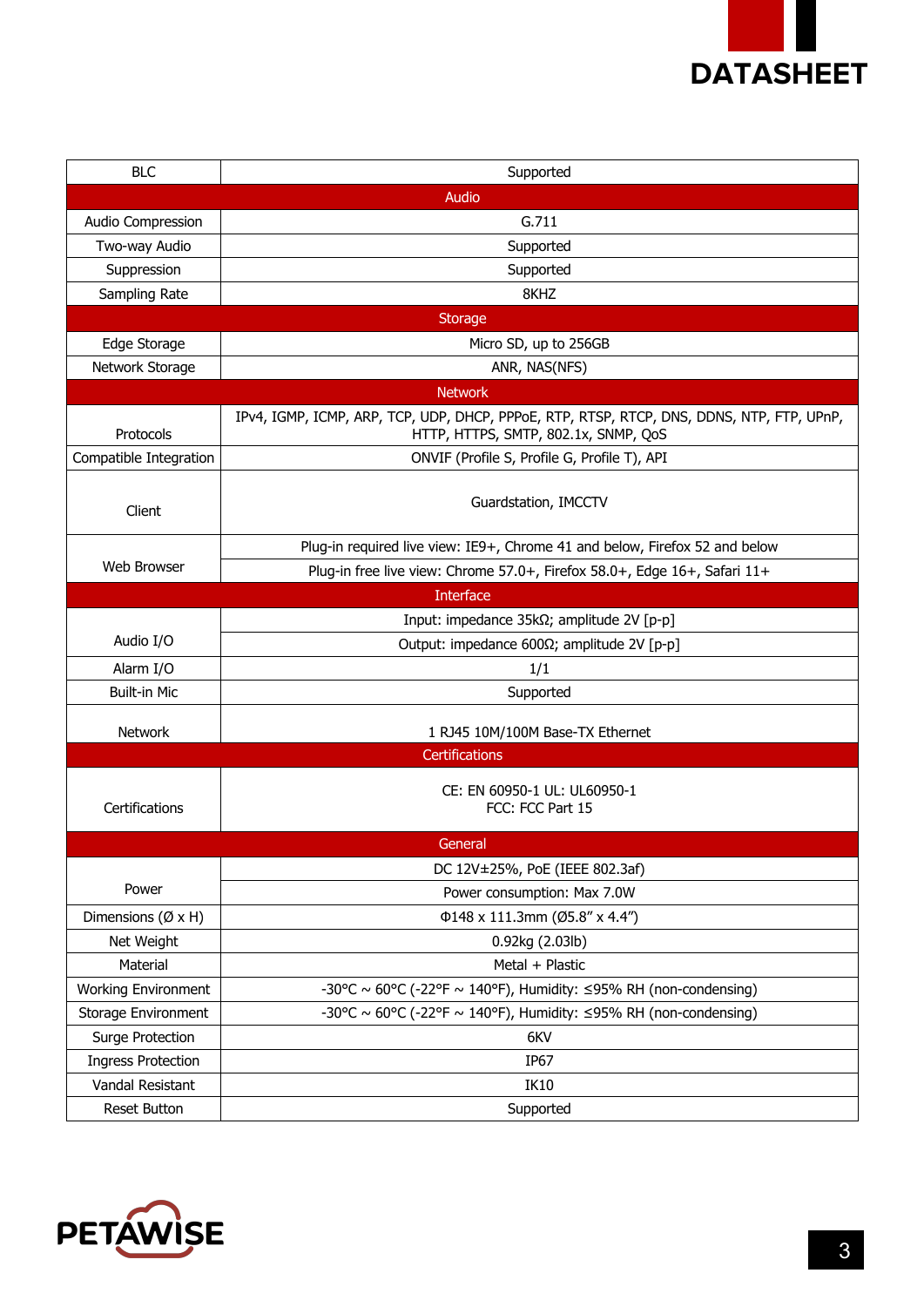

#### **Dimensions**





# **Accessories**

**WM04**